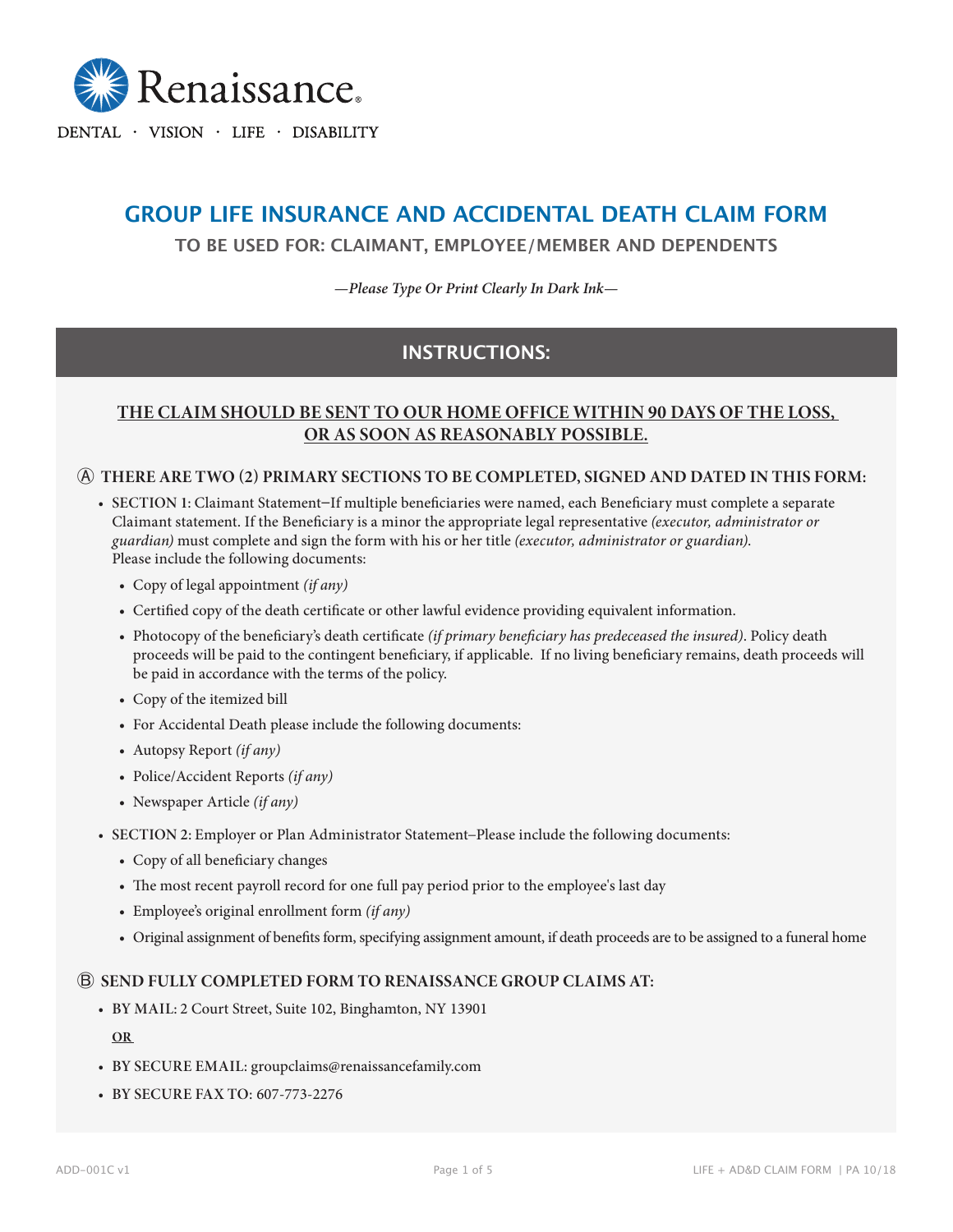| <b>SECTION I   CLAIMANT STATEMENT</b>                                                                                         |                                                                                                           |  |             |                                |        |                  |  |  |
|-------------------------------------------------------------------------------------------------------------------------------|-----------------------------------------------------------------------------------------------------------|--|-------------|--------------------------------|--------|------------------|--|--|
| Name of Employee (Last, First, MI):                                                                                           |                                                                                                           |  |             | <b>Social Security Number:</b> |        |                  |  |  |
|                                                                                                                               |                                                                                                           |  |             | Date of Birth $(mm/dd/yyyy)$ : |        |                  |  |  |
| <b>Street Address</b> (Include Apt#/Suite):                                                                                   | City:                                                                                                     |  |             |                                | State: | <b>ZIP Code:</b> |  |  |
| Date Deceased Last Worked (mm/dd/yyyy):                                                                                       |                                                                                                           |  | Occupation: |                                |        |                  |  |  |
| Date of Death $(mm/dd/yyyy)$ :                                                                                                | Place of Death:                                                                                           |  |             |                                |        |                  |  |  |
| Cause of Death:<br>$\Box$ Natural<br>$\Box$ Suicide<br>$\Box$ Homicide<br>If Accidental Death, Date of Accident (mm/dd/yyyy): | $\Box$ Unknown<br>$\Box$ Accidental Death<br>$\Box$ Other<br>Time of Accident:<br>$\Box$ a.m. $\Box$ p.m. |  |             |                                |        |                  |  |  |
| Detailed Description of Accident (If Applicable):                                                                             |                                                                                                           |  |             |                                |        |                  |  |  |

| <b>SECTION I.A   CLAIMANT INFORMATION</b> |
|-------------------------------------------|
|                                           |

## **Claimant's Relationship to Deceased:**

| Claimant Name (Last, First, MI):                                                                                                                                                                               |        | <b>Social Security Number:</b> |                             |                             |        |                  |  |  |  |
|----------------------------------------------------------------------------------------------------------------------------------------------------------------------------------------------------------------|--------|--------------------------------|-----------------------------|-----------------------------|--------|------------------|--|--|--|
|                                                                                                                                                                                                                |        |                                | Date of Birth (mm/dd/yyyy): |                             |        |                  |  |  |  |
| Claimant Address (Include Apt#/Suite):                                                                                                                                                                         |        | City:                          |                             |                             | State: | <b>ZIP Code:</b> |  |  |  |
| Phone:                                                                                                                                                                                                         | Email: |                                |                             |                             |        |                  |  |  |  |
| <b>SECTION I.B   BENEFICIARY INFORMATION</b>                                                                                                                                                                   |        |                                |                             |                             |        |                  |  |  |  |
| $\Box$ Male<br>Beneficiary's Relationship to Deceased $\Box$ Spouse $\Box$ Ex-Spouse $\Box$ Child $\Box$ Parent $\Box$ Other<br>$\Box$ Female                                                                  |        |                                |                             |                             |        |                  |  |  |  |
| Beneficiary Name (Last, First, MI):                                                                                                                                                                            |        |                                |                             | Date of Birth (mm/dd/yyyy): |        |                  |  |  |  |
| Beneficiary Address (Include Apt#/Suite):                                                                                                                                                                      |        | City:                          |                             |                             | State: | <b>ZIP Code:</b> |  |  |  |
| Phone:                                                                                                                                                                                                         | Email: |                                |                             |                             |        |                  |  |  |  |
| Benefit Payment Options: If Other Than Lump Sum is Requested, Please Contact 844-368-6485.                                                                                                                     |        |                                |                             |                             |        |                  |  |  |  |
| Taxpayer Identification Number and Certification (For Most Individuals, This is the Beneficiary's SSN):                                                                                                        |        |                                |                             |                             |        |                  |  |  |  |
|                                                                                                                                                                                                                |        |                                |                             |                             |        |                  |  |  |  |
| Federal Tax Classification:<br>$\Box$ Individual/Sole Proprietor $\Box$ C Corporation $\Box$ S Corporation<br>$\Box$ Partnership<br>$\Box$ Trust/Estate $\Box$ Limited Liability Company (LLC)<br>$\Box$ Other |        |                                |                             |                             |        |                  |  |  |  |
| Exempt Payee Code (If Any):<br>Exemption From FATCA Reporting Code (If Any):                                                                                                                                   |        |                                |                             |                             |        |                  |  |  |  |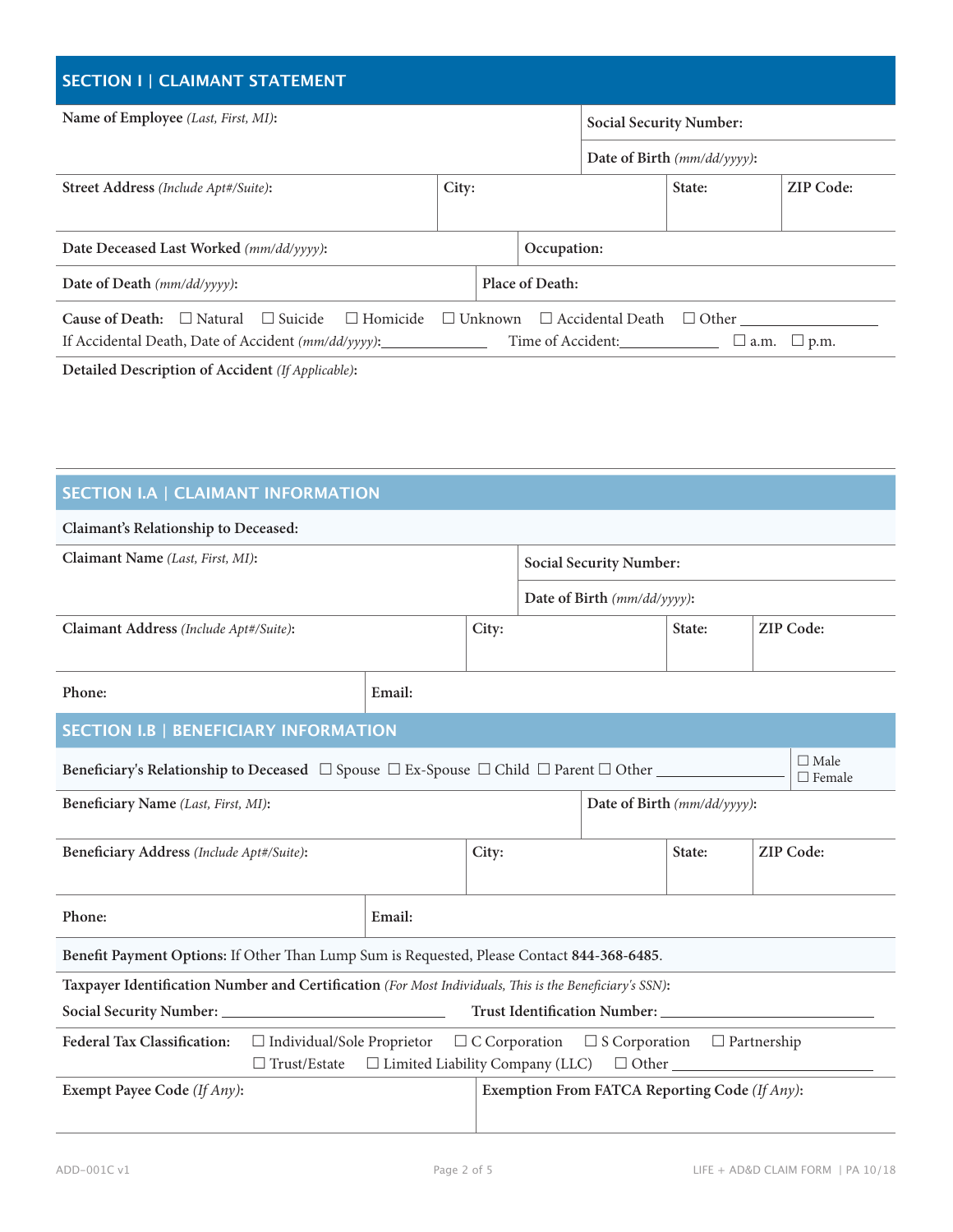#### **SECTION I.C | CLAIMANT CERTIFICATION**

#### **UNDER PENALTIES OF PERJURY, I CERTIFY THAT:**

**(1) THE NUMBER SHOWN IN THIS APPLICATION IS MY CORRECT TAXPAYER IDENTIFICATION NUMBER (OR I AM WAITING FOR A NUMBER TO BE ISSUED TO ME), AND** 

**(2) I AM NOT SUBJECT TO BACKUP WITHHOLDING BECAUSE A. I AM EXEMPT FROM BACKUP WITHHOLDING, OR B. I HAVE NOT BEEN NOTIFIED BY THE INTERNAL REVENUE SERVICE ("IRS") THAT I AM SUBJECT TO BACKUP WITHHOLDING AS A RESULT OF A FAILURE TO REPORT ALL INTEREST AND DIVIDENDS, OR C. THE IRS HAS NOTIFIED ME THAT I AM NO LONGER SUBJECT TO BACKUP WITHHOLDING, AND** 

**(3) I AM A U.S. CITIZEN OR OTHER U.S. PERSON (INCLUDING A U.S. RESIDENT ALIEN) FOR U.S. FEDERAL INCOME TAX PUR-POSES, AND** 

**(4) THE FATCA CODE(S) ENTERED ON THIS FORM (IF ANY) INDICATING THAT I AM EXEMPT FROM FATCA REPORTING IS CORRECT.**

**YOU MUST CROSS OUT ITEM (2) ABOVE IF YOU HAVE BEEN NOTIFIED BY THE IRS THAT YOU ARE CURRENTLY SUBJECT TO BACKUP WITHHOLDING BECAUSE YOU HAVE FAILED TO REPORT ALL INTEREST AND DIVIDENDS ON TAX RETURNS.**

THE UNDERSIGNED BENEFICIARY DECLARES THAT THE FOREGOING STATEMENTS ARE TRUE AND COMPLETE AND AGREES TO FURNISH ADDITIONAL INFORMATION AND DOCUMENTATION AS MAY BE REQUIRED. IT IS UNDERSTOOD THAT THE FURNISHING OF FORMS BY RENAISSANCE DOES NOT CONSTITUTE AN ADMISSION THAT THERE IS ANY INSURANCE IN FORCE OR PROCEEDS PAYABLE, NOT DOES IT CONSTITUTE AN ADMISSION OF ANY LIABILITY.

THE IRS DOES NOT REQUIRE YOUR CONSENT TO ANY PROVISION OF THIS DOCUMENT OTHER THAN THE ABOVE CERTIFICATIONS TO AVOID BACKUP WITHHOLDING.

I CERTIFY THAT THE INFORMATION PROVIDED ABOVE IS TRUE AND COMPLETE TO THE BEST OF MY KNOWLEDGE AND BE-LIEF AND I HAVE READ THE APPLICABLE STATE FRAUD WARNING NOTICE CONTAINED IN THIS DOCUMENT.

| $\boldsymbol{X}$<br><b>Signature of Beneficiary</b>                       | Date Signed (mm/dd/yyyy) |                          |  |  |
|---------------------------------------------------------------------------|--------------------------|--------------------------|--|--|
| X<br>Signature of Authorized Representative for Named Beneficiary         | <b>Printed Name</b>      |                          |  |  |
| Signed At (City/State)                                                    |                          |                          |  |  |
| Name of Authorized Representative For Named Employer (Print)              | Title                    |                          |  |  |
| X<br>Signature of Authorized Representative For Named Employer (Required) |                          | Date Signed (mm/dd/yyyy) |  |  |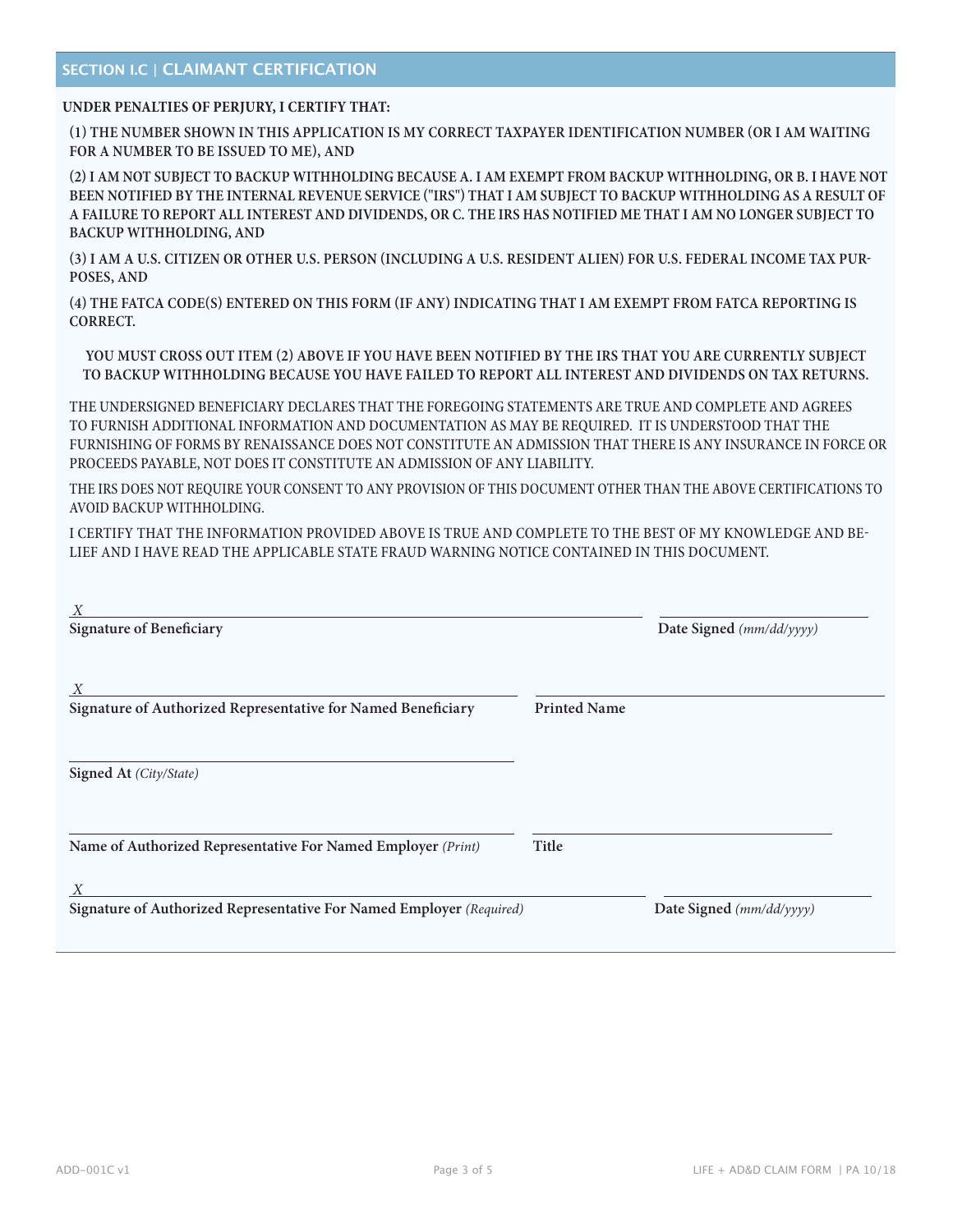| SECTION II   EMPLOYER OR PLAN ADMINISTRATOR STATEMENT                                                                                                                                                                                  |                      |       |                                |                                                                   |                                |  |             |  |           |  |
|----------------------------------------------------------------------------------------------------------------------------------------------------------------------------------------------------------------------------------------|----------------------|-------|--------------------------------|-------------------------------------------------------------------|--------------------------------|--|-------------|--|-----------|--|
| Employer Name (Last, First, MI):                                                                                                                                                                                                       |                      |       |                                | <b>Policy Number:</b>                                             |                                |  |             |  |           |  |
|                                                                                                                                                                                                                                        |                      |       |                                |                                                                   | <b>Employer Tax ID or EIN:</b> |  |             |  |           |  |
| Employer's Address (Include Apt#/Suite):<br>City:                                                                                                                                                                                      |                      |       |                                |                                                                   |                                |  | State:      |  | ZIP Code: |  |
| Phone:                                                                                                                                                                                                                                 | Email:               |       |                                |                                                                   |                                |  | Fax Number: |  |           |  |
| Employee Name (Last, First, MI):                                                                                                                                                                                                       |                      |       | <b>Social Security Number:</b> |                                                                   |                                |  |             |  |           |  |
|                                                                                                                                                                                                                                        |                      |       | Occupation:                    |                                                                   |                                |  |             |  |           |  |
| Employee Street Address (Include Apt#/Suite):                                                                                                                                                                                          |                      | City: |                                |                                                                   |                                |  | State:      |  | ZIP Code: |  |
| Date of Employment (mm/dd/yyyy):                                                                                                                                                                                                       |                      |       |                                | <b>EFFECTIVE DATE</b><br><b>INSURANCE AMOUNT:</b><br>(MM/DD/YYYY) |                                |  |             |  |           |  |
| Last Day of Active Employment (mm/dd/yyyy):                                                                                                                                                                                            |                      |       |                                | <b>Basic Employee Life:</b>                                       |                                |  | $\sim$      |  |           |  |
| Was Employment Terminated Prior to Death?                                                                                                                                                                                              | $\Box$ Yes $\Box$ No |       |                                |                                                                   | Optional Employee Life: \$     |  |             |  |           |  |
| If "Yes", Effective Date of Termination (mm/dd/yyyy): ___________                                                                                                                                                                      |                      |       | AD&D:                          |                                                                   |                                |  | s           |  |           |  |
| <b>Employee Policy Certification:</b>                                                                                                                                                                                                  |                      |       |                                | Dependent Life:                                                   |                                |  | $\sim$      |  |           |  |
| If Employment Terminated Prior to Death, Please Specify: $\Box$ Dismissed $\Box$ Leave of Absence $\Box$ Disability $\Box$ Resigned<br>$\Box$<br>Retired<br>$\Box$ Layoff                                                              |                      |       |                                |                                                                   |                                |  |             |  |           |  |
| $\Box$ Full-Time<br>$\Box$ Part-Time                                                                                                                                                                                                   |                      |       |                                |                                                                   |                                |  |             |  |           |  |
| Effective Date of Spouse/Dependent Group Life Insurance and AD&D Coverage (mm/dd/yyyy):                                                                                                                                                |                      |       |                                |                                                                   |                                |  |             |  |           |  |
| I CERTIFY THAT THE INFORMATION PROVIDED ABOVE IS ACCURATE AND HAS BEEN AN ELIGIBLE, THE ACTIVE<br>EMPLOYEE FOR WHOM PREMIUMS HAVE BEEN, PAID. I HAVE READ THE APPLICABLE STATE FRAUD WARNING<br>NOTICE CONTAINED IN THE THIS DOCUMENT. |                      |       |                                |                                                                   |                                |  |             |  |           |  |
| X<br>Signature of Authorized Representative for Named Employer:                                                                                                                                                                        |                      |       | Date Signed (mm/dd/yyyy)       |                                                                   |                                |  |             |  |           |  |
| Title of Authorized Representative:                                                                                                                                                                                                    |                      |       |                                | Phone:                                                            |                                |  |             |  |           |  |
|                                                                                                                                                                                                                                        |                      |       |                                | Fax Number:                                                       |                                |  |             |  |           |  |
| Email:                                                                                                                                                                                                                                 |                      |       |                                |                                                                   |                                |  |             |  |           |  |

—*State Fraud Warnings on Following Pages*—

*Products Underwritten by Renaissance Life & Health Insurance Company of America and in New York by Renaissance Life & Health Insurance Company of New York*

ADD-001C v1 Page 4 of 5 LIFE + AD&D CLAIM FORM | PA 10/18 2 Court St. Suite 102, Binghamton, NY 13901 | **www.RenaissanceFamily.com** | **Customer Service:** 844-368-6485 | **Fax:** 607-773-2276

 $O \circledcirc \circledcirc$